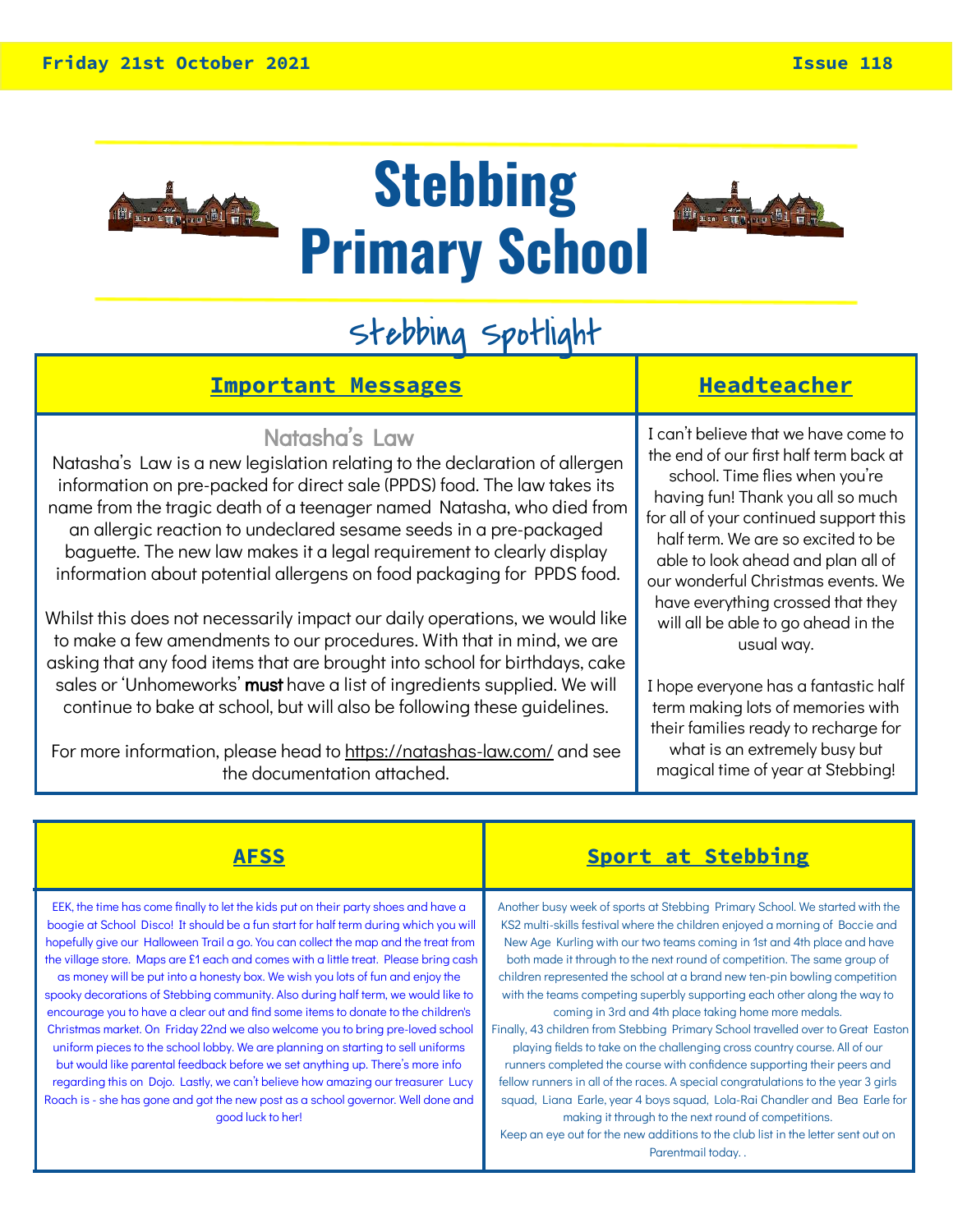# Awards

|                    | Friday 15th October                    | <b>Thursday 21st October</b>         |
|--------------------|----------------------------------------|--------------------------------------|
| <b>Wrens</b>       | Esmae Mills & Fletcher Smith           | <b>Wrens Class</b>                   |
| Robins             | Isla Fagg & Indie Hiskey               | Rafael Roye & James Dawson           |
| Kingfishers        | Violet Francis & Maryann Buckley       | Elias Haddad and Freddie Foxton      |
| <b>Woodpeckers</b> | Florence Edwards & Henry Munson        | Hayden Edwards-Riches & Elly Wootton |
| <b>Kestrels</b>    | Finley S & Oliver Osborn               | Dan Bota<br>& Grace Greenwood        |
| <b>Ospreys</b>     | <b>Riley Cattle &amp; Lan Bucknell</b> | Brayden Young & Isabella Arnett      |
| Owls               | Max Desmond & Euan Yapp                | Poppy Bloss & Daisy Smith            |

|                    | <b>Presentation Award Winners</b> |                     |  |
|--------------------|-----------------------------------|---------------------|--|
| <b>Wrens</b>       |                                   |                     |  |
| Robins             | Sophia Wigmore                    |                     |  |
| <b>Kingfishers</b> | Wren Chandler                     |                     |  |
| <b>Woodpeckers</b> |                                   | <b>Ethan Thorp</b>  |  |
| <b>Kestrels</b>    |                                   | <b>Betsy Mayne</b>  |  |
| <b>Ospreys</b>     |                                   | Kai Baldock         |  |
| Owls               |                                   | <b>Bella Tuffin</b> |  |

| <b>Date</b> | II<br><b>Rockstars</b><br>% of active<br>players                                                  | Spelling<br><b>Shed</b> | <b>Maths</b><br><b>Shed</b> | <b>Lunchtime</b><br><b>Award</b>                          | <b>Year 6 Award</b> | <b>Attendance</b><br><b>Award</b> |
|-------------|---------------------------------------------------------------------------------------------------|-------------------------|-----------------------------|-----------------------------------------------------------|---------------------|-----------------------------------|
| 15.10.21    | Kestrels 78%<br>Woodpeckers 58%<br><b>Owls 40%</b><br>Kingfishers 15%<br>Ospreys 4%<br>Robins 3%  | Woodpeckers             | Ospreys                     | <b>Nelly Burns</b>                                        |                     | Kingfishers                       |
| 21.10.21    | Ospreys 70%<br>Kestrels 65%<br>Woodpeckers 21%<br><b>Owls 20%</b><br>Kingfishers 15%<br>Robins 3% | Woodpeckers             | Ospreys                     | The whole of Wrens<br>class for their<br>amazing manners. | Amelia Walker       | Owls                              |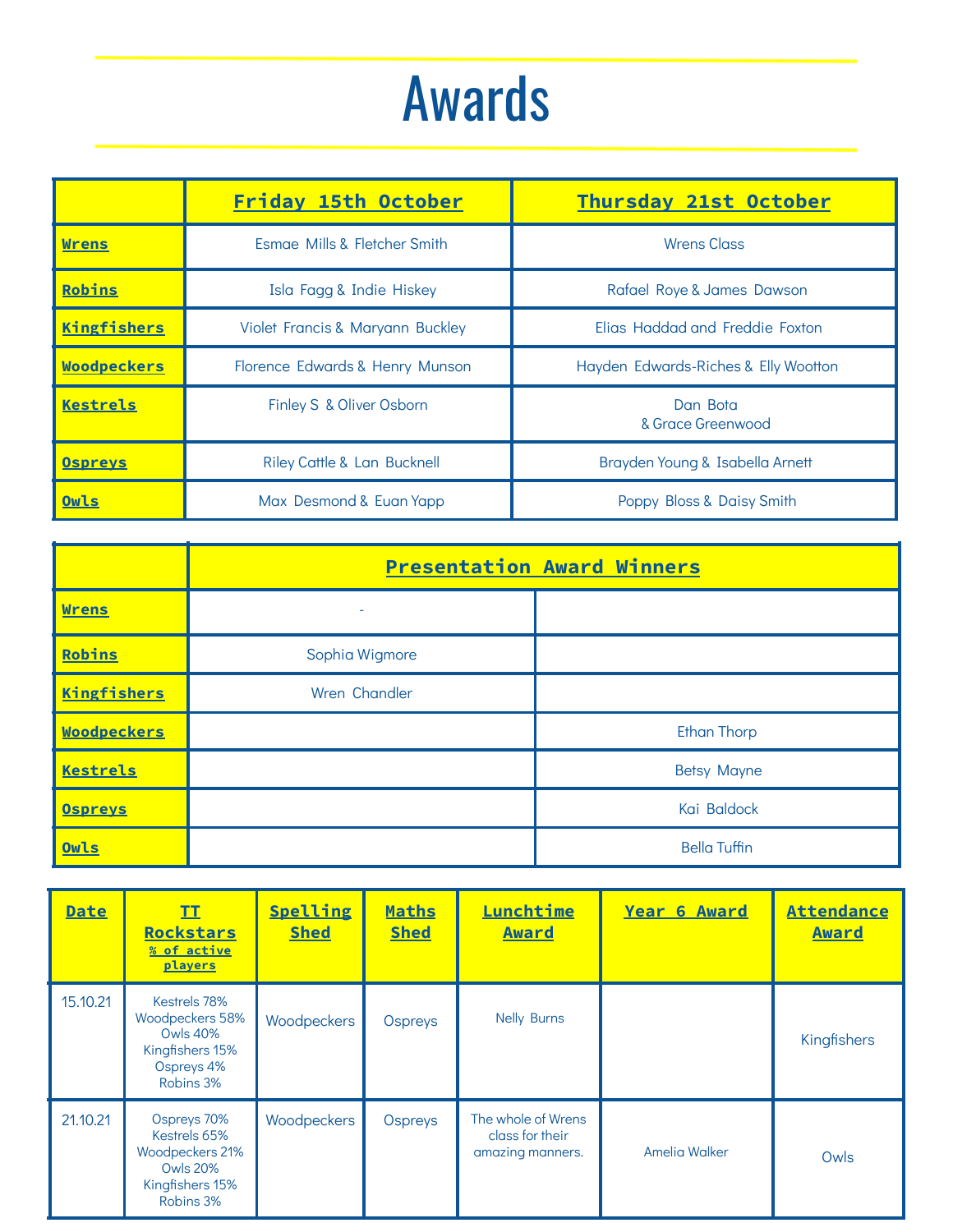| <b>C</b> ClassDojo     |                                                               |                                 |                    |                                 |                                         |  |
|------------------------|---------------------------------------------------------------|---------------------------------|--------------------|---------------------------------|-----------------------------------------|--|
|                        |                                                               | Dojo Award Winners              |                    | Dojo Points Winners             |                                         |  |
| Being<br>Helpful       | Frankie Klimkie<br><b>Kestrels</b>                            | <b>Amelia Walker</b>            | <b>Wrens</b>       | Ethan Bond                      | <b>Charlie Barbrook</b>                 |  |
| Being<br>Kind          | <b>Albie Beales</b><br><b>Robins</b>                          | Alfie Beattie                   | Robins             | Dexter Lodge                    | <b>James Dawson</b>                     |  |
| Good<br><b>Manners</b> | <b>Maxim Miller</b><br>Wrens                                  | Ava Rose Buckley<br>Woodpeckers | Kingfishers        | Louis Shaddock                  | Albie Edridge                           |  |
| Listening              | Louis Shaddock<br>Kingfishers                                 | Dexter Lodge<br><b>Robins</b>   | <b>Woodpeckers</b> | Hayden<br><b>Edwards-Riches</b> | Mia Hutchin                             |  |
| Perseverance           | Savannah<br><b>Edwards-Riches</b><br>Woodpeckers              | Saskia Brown<br><b>Kestrels</b> | <b>Kestrels</b>    | <b>Finley Shepherd</b>          | <b>Florrie Hale</b>                     |  |
| Teamwork               | Bea Earle, Jenson<br>Fage, Archie Wilkinson<br>& Ellode Lyons | <b>Riley Cattle</b><br>Ospreys  | <b>Ospreys</b>     | <b>Riley Cattle</b>             | Eira Fulcher &<br><b>Brooke Edridge</b> |  |
| Working<br>Hard        | Jack Donohue<br>Ospreys                                       | Max Desmond<br>Owls             | Owls               | Poppy Bloss                     | Jenson Fage                             |  |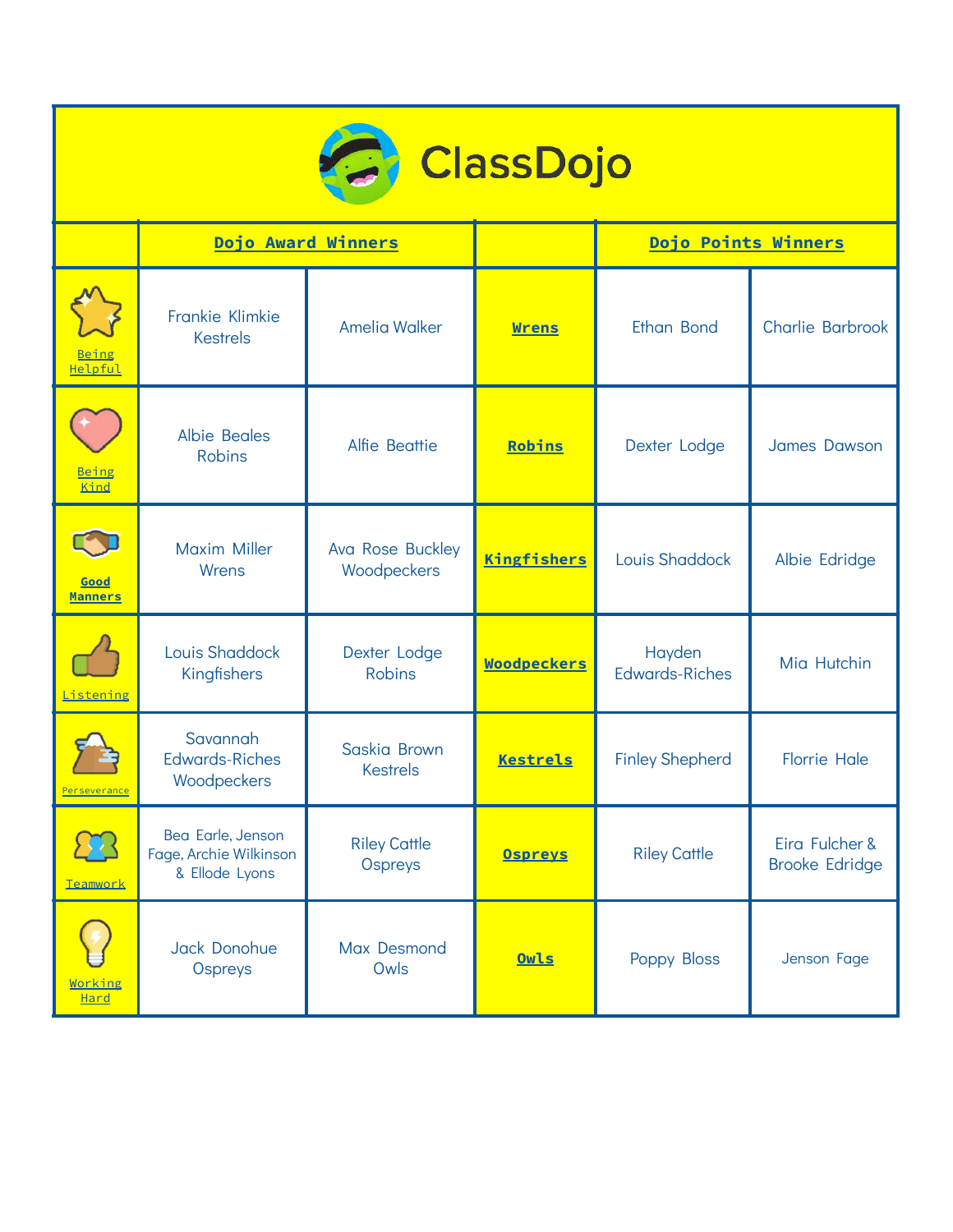# Class Information

### Wrens



WOW! I can't believe we have come to the end of our first half term. It has been incredible to spend time with all the children in Wrens class and get to know them. We have been really proud of how they adapted to school life. This week we have been learning about patterns in Maths. We have made 2 colour patterns and extended our learning to extend and create ABB and ABC patterns too. E.g. blue, pink, pink or red, green, blue. Superhero Day was wonderful. The children loved sharing their costumes and playing superhero games outside. They also enjoyed a fantastic afternoon of yoga with Mrs Wigmore. Our weekly yoga sessions have such a positive impact on the children too. In phonics we have learnt s, a, t, p, i & n (see spelling & sounds folders). We have also been focusing on blending the sounds in simple VC and CVC words.

I hope you all have a well deserved rest during half term and will look forward to seeing you back to school on Monday 1st November.

Robins



Robins have really hit the ground running this Autumn. They have enjoyed their choosing time and continued their collaboration skills during their own free time but equally are enjoying their structured learning. This week we have introduced a little more to our routine and now do Dough Disco & handwriting after break (making 'choosing time' a little shorter). The class have thoroughly enjoyed this change and seem ready to embrace more responsibility. The class are beginning to understand how to be responsible for their own learning, by practising recently taught skills themselves and playing learning games we've done by themselves; with their friends rather than an adult. This is great to see. Our day now begins with a wordsearch in which recent phonics graphemes are revisited; this is developing the children's reading and writing skills and gives them a quiet focus while we register. The UNhomework exhibition showed many unique and very thoughtful creations. It was fascinating to glimpse an insight into the children's home lives. They were very proud to present their work to the class and we all were incredibly impressed. We loved seeing the time, effort and enthusiasm that had gone into what they

produced. When we return after this break we will round up our learning about Guy Fawkes in time for November the 5th and begin preparations for Christmas! More fun to add to our busy, excitable days! Have a great half term. Keep well & safe.

### Kingfishers



t

What a brilliant first half term we have had in Kingfishers. The time has flown by and we have certainly engaged in lots of fun and learning over the past 8 weeks. In maths we are becoming more and more secure with our place value. In English we have completed our second hot write where the children have written their own instructions on how to take care of a dinosaur. Kingfishers have really enjoyed our science topic on Space and their knowledge and enthusiasm is reflected in their work, questions and discussions we have had. Our History topic on travel and transport drew to a close with a modelling lesson where we encompassed DT skills and the children expressed their constructive ability and creativity, which was fantastic to see. This half term we have had daily phonics lessons and we were very impressed with Kingfishers' phonological awareness and we are looking forward to moving onto our year 2 spelling rules. I hope you all have a well deserved rest during half term

and will look forward to seeing you back to school.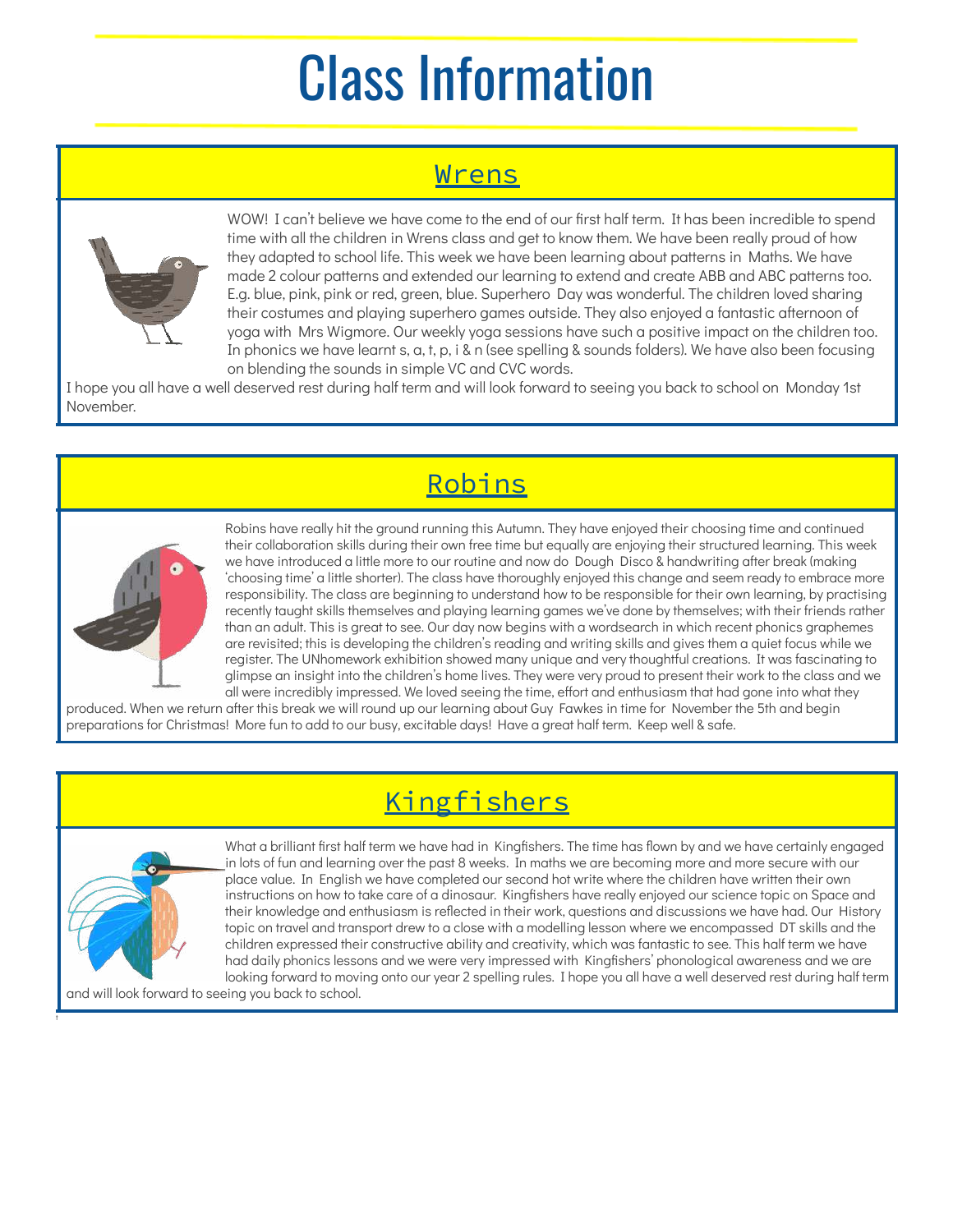#### Woodpeckers

facts.

home). After this we walked to the park to gather sticks and leaves to create a shelter for the youngest member of our clan. Before lunch we went hunter gathering where the children were either hunters and had to throw rocks (beanbags) at the woolly mammoths or were gatherers where they had to find hidden berries. After lunch the children then took part in soap carving to make a spear in their own little caves as well as cave paintings! We then used this to write a diary entry of our day for our hot write. In maths, we have worked really hard to add by bridging tens. First we used concrete resources to solve these, then moved onto pictorial and then some of us moved into the abstract. In RE, we have learnt about the 12 disciples and how they helped Jesus. In Science, we have started to develop our science capital and learnt about Marie Curie and Thomas Edison. The children loved finding out facts about these in partners and then creating a poster to display these

I think the highlight of our final two weeks of the first term was our Stone Age school day. We had a jam-packed day starting with bread making, where the children got to make some sour dough bread (although I have heard this wasn't too popular at

#### Kestrels



In the last two weeks Kestrels have had some lovely moments with the particular highlight being our trip to Colchester Castle, in which the children got to look at many artifacts that were around during the Roman occupation of Britain. Their favourite part was the chance to build a Roman Villa which they could actually sit in. We then had a chance to go underneath the castle into the foundations to learn about the history of the castle and why it was built. Within the last two weeks we have also been making our own Roman shields and the children will be learning about how to form the turtle formation. We have also been able to conclude our work in english in which we were writing from a picture book and the children had to come up with a sequel to the book. We have also had the chance to look into October being Black History month and learn about influential figures throughout history such as; Rosa Parks, Martin Luther King jr and Mary Seacole, we used

these lessons to also listen to music from Bob Marley and have some key discussions around the importance of learning about such influential figures in history.

### **Ospreys**



The children have had an incredibly busy final two weeks in Ospreys class. They have been working very hard throughout their maths lessons, moving on from subtracting two 4-digit numbers with one exchange right through to multi-step addition and subtraction problems. They have continued to use the self-marking station too, providing them with the opportunity to mark their own work, self-reflect and notice any potential mistakes being made. English has been a particular highlight , as the children have been preparing and producing their very own nature documentaries. They have thoroughly enjoyed the process of exploring and actively engaging with a variety of media in order to share their facts and information about their chosen animal in the wild. In history, the children have continued to build on their knowledge of what life was like in the Anglo Saxon times and the importance of religion to the Anglo Saxons, this then led them into the highlight of their week, where the children were very fortunate (and rather excited!) to visit Sutton Hoo, the home of one of the most important archaeological discoveries ever made. The children were able to explore the impressive Anglo Saxon artefacts, walk around the Royal Burial Ground and discover the incredible story of ship burial of King Raedwald. It has been a fantastic couple of weeks, and the children have been working extremely hard. We hope you all have a fantastic, well deserved half term break.

#### Owls



As we bring to a close the children;s first half term as an Owl we can reflect on what can only be described as a wonderful half term. It started off in a memorable fashion with Owls class trip to Manor Adventure which we still talk about to this day and will continue to do so for the rest of the year I am sure. Since then, the children have worked harder than ever before to meet the challenges that being a year 6 bring ranging from challenging work in all subjects, additional responsibilities and extra curricular activities. The half term concluded in wonderful style as myself and Mrs Clayden were blown away with the quality of the auditions for our Christmas production. If the auditions are anything to go by, I am confident that this year's performance will be up there with the very best. We hope you all have a well deserved break and come back ready and raring for what is always a truly magical half term at Stebbing Primary School.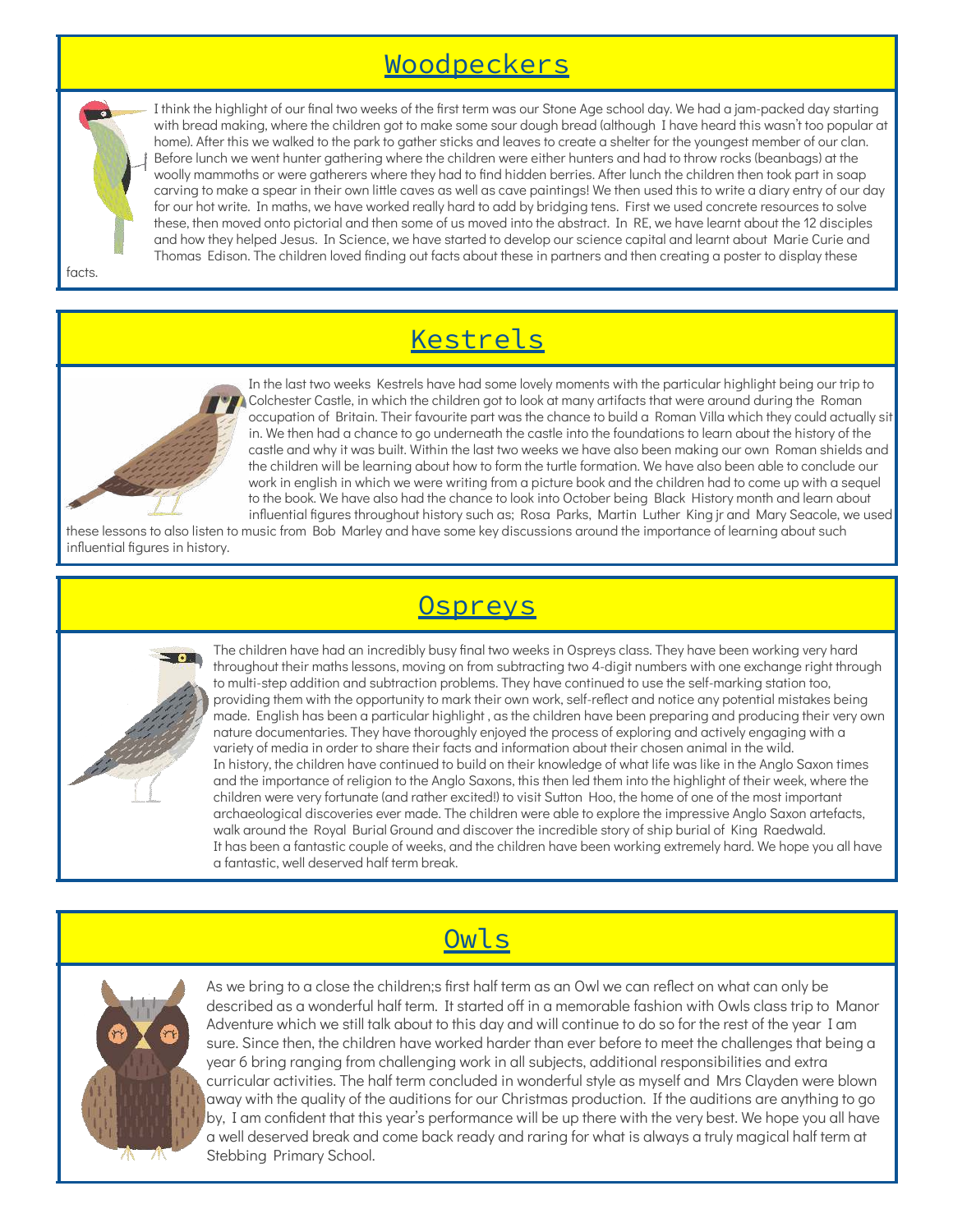# Important Dates

| Date     | Event                                                                                                 |
|----------|-------------------------------------------------------------------------------------------------------|
| October  | Black history month                                                                                   |
| 22.10.21 | Non pupil day                                                                                         |
| 22.10.21 | Half term                                                                                             |
| 01.11.21 | Back to school                                                                                        |
| 19.11.21 | Children in need                                                                                      |
| 26.11.21 | Non uniform for AFSS chocolate tombola (Please bring a donation of chocolate)                         |
| 26.11.21 | Visiting M&M Christmas Pantomime- Aladdin                                                             |
| 03.12.21 | Non uniform Christmas/festive jumper day<br>Children's Christmas Market<br>AFSS Christmas Fayre 3-5pm |
| 06.12.21 | Year 3 & 4 afternoon performance 2-2.45pm                                                             |
| 07.12.21 | Year 5 & 6 afternoon performance 1.30-2.30pm                                                          |
| 07.21.21 | Year 1 & 2 evening performance 6-6.30pm                                                               |
| 08.12.21 | Reception afternoon performance 2-2.30pm                                                              |
| 08.12.21 | Year 3 & 4 evening performance 6-6.45pm                                                               |
| 09.12.21 | Year 1 & 2 afternoon performance 2-2.30pm                                                             |
| 09.12.21 | Year 5 & 6 evening performance 6-7pm                                                                  |
| 15.12.21 | Whole school Christmas dinner day (£2.20 for KS2)                                                     |
| 16.12.21 | Class parties-children are invited to bring in party clothes to change into                           |
| 17.12.21 | Save the Children Christmas Jumper day                                                                |